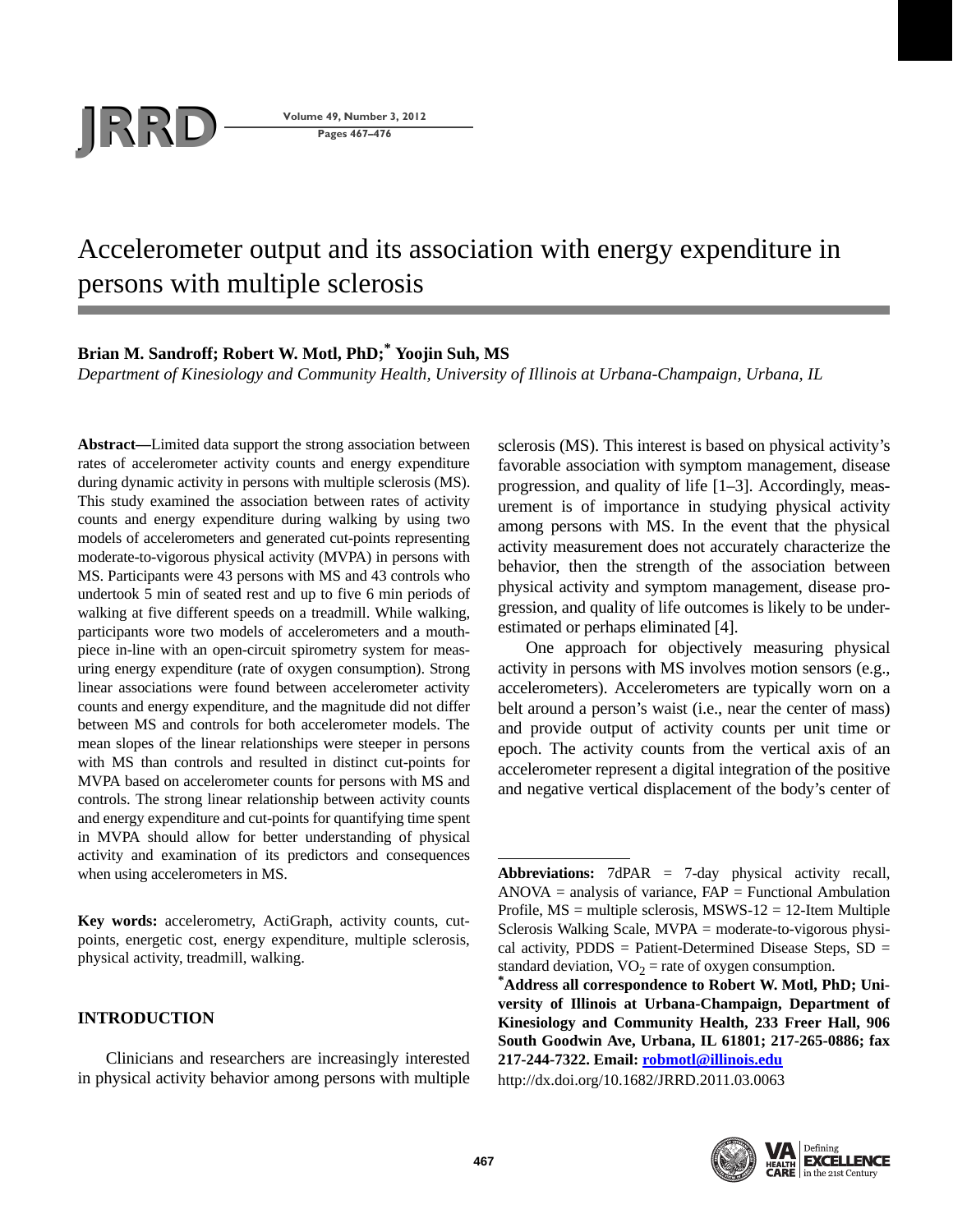mass per unit time. This accelerometer output proportionally reflects the net external acceleration generated during bodily movement, and by extension, the output should be strongly associated with energy expenditure during physical activity. This assumption is consistent with the standard definition of physical activity as a behavior that involves bodily movement produced by contraction of skeletal muscles and resulting in increased energy expenditure above resting values [5].

The assumption of a strong association between accelerometer output and energy expenditure during dynamic physical activity [6–7] has been well tested in the general population [4,8–9], but not in persons with MS. This observation is important considering that the strength and slope of the association might be different in persons with MS than in the general population. Indeed, dynamic movements such as walking are associated with greater energy expenditure in persons with MS compared with controls [10–11]; no corresponding difference in accelerometer output exists [12]. Such a difference in energy expenditure, but not accelerometer output, would seemingly result in an association between activity counts and energy expenditure during dynamic activity that differs in persons with MS versus adults from the general population.

Further, examining the association between accelerometer output and energy expenditure during dynamic activity (i.e., walking) in persons with MS has a practical application. Researchers have calibrated accelerometer output and generated cut-points based on the rate of activity counts per minute that represent moderate-tovigorous physical activity (MVPA) for adults from the general population [4,8]. Such cut-points give the raw accelerometer output meaning by anchoring the activity counts with a biological substrate, namely energy expenditure. The cut-points have added valuable information for interpreting accelerometer output over and beyond total activity counts when physical activity in the general population of adults is being studied [9] and would be similarly informative for studying this behavior in persons with MS. Importantly, if the association between accelerometer output and energy expenditure during dynamic activity (i.e., walking) is different in persons with MS versus the general population, this would result in a cut-point for measuring time spent in MVPA that is specific for this population.

The present study examined the association between the rates of accelerometer activity counts and energy expenditure during the dynamic activity of walking in persons with MS. Such an examination will allow for a better understanding of physical activity behavior and its consequences in those with MS by testing a major assumption and providing cut-points for quantifying time spent in MVPA as an additional metric for interpreting accelerometer output. Walking was selected because it is the most common form of physical activity undertaken by persons with MS [13] and, by extension, represents a major source of overall physical activity energy expenditure. The primary objective of this study involved an examination of the association between the rates of activity counts and energy expenditure measured during walking in persons with MS compared with a control sample of adults without a chronic disease condition. The hypotheses were that (1) accelerometer activity counts and energy expenditure would both increase with walking speed for persons with MS and controls; (2) persons with MS would have greater energy expenditure than controls but similar accelerometer activity counts across a range of walking speeds; and (3) a strong linear relationship would exist between accelerometer activity counts and energy expenditure during walking in both samples, but the slope of the relationship would be steeper in persons with MS than controls. The secondary objective involved the calibration of accelerometer output for generating cut-points based on activity counts per minute that represented MVPA in persons with MS. We hypothesized that the cut-point for MVPA would be lower in persons with MS than controls.

## **METHODS**

#### **Participants**

We recruited the sample of persons with MS through direct contact with support groups of a Midwestern chapter of the National Multiple Sclerosis Society that were located within an approximately 90 min drive of our campus. The sample of controls was recruited from within our campus and its surrounding community through public postings. The inclusion criteria for those with MS involved a clinically definite diagnosis of MS and no relapses during the past 30 d before testing. Additional inclusion criteria for all participants involved (1) being ambulatory without an assistive device, including cane, crutch, or walker; (2) being 18–64 yr of age; (3) having the visual ability necessary to read 14-point font; (4) being willing and able to wear the accelerometer and oxygen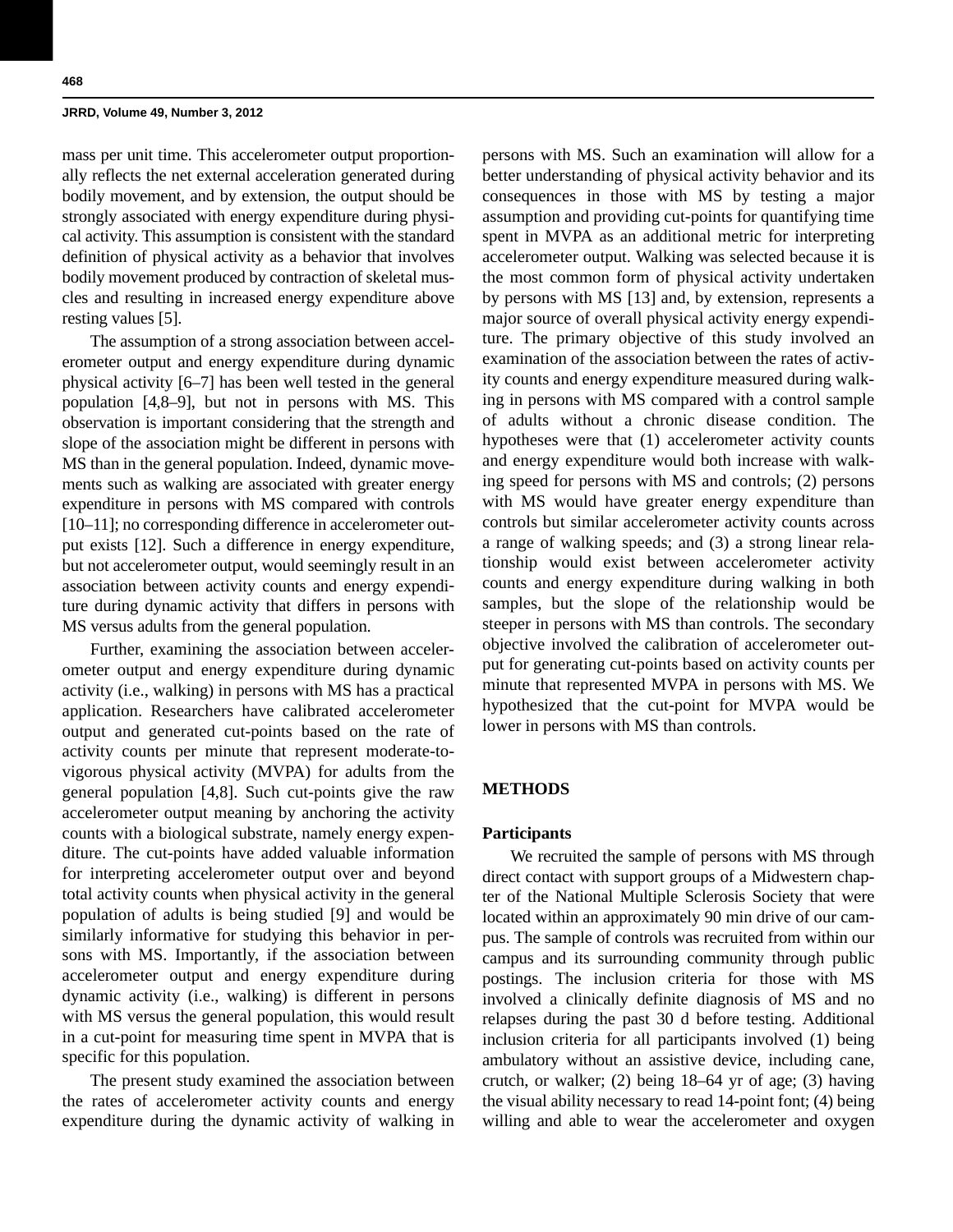analysis system while walking on a treadmill; and (5) not having any risk factors for undertaking exercise testing based on the Physical Activity Readiness Questionnaire [14]. We screened 69 persons with MS and 49 controls; 20 persons with MS did not meet the inclusion criteria and 6 cancelled the testing sessions after screening, whereas 2 controls did not meet the inclusion criteria and 4 subsequently cancelled the testing sessions after screening. We enrolled final samples of 43 persons with MS and 43 controls matched on age, height, weight, and sex.

#### **Primary Measurements**

#### *Accelerometers*

The rates of activity counts were measured by Acti-Graph model 7164 and model GT3X accelerometers (Health One Technology; Fort Walton Beach, Florida). We opted for two accelerometers because the model 7164 has most often been used in calibration studies with adults but is no longer commercially available, whereas the model GT3X is commercially available but has not been included in calibration studies. The model 7164 accelerometer is compact  $(5.1 \times 4.1 \times 1.5$  cm) and lightweight (43 g) and contains a piezoelectric bender element on a cantilevered arm that generates an electrical signal proportional to the force acting on it. The model 7164 detects acceleration ranging in magnitude from  $0.05-3.2$  g and frequency ranging from  $0.25-2.5$  Hz. Motion outside normal human movements is rejected by a band-pass filter. The acceleration signal is digitized by an 8-bit analog-todigital converter, with measurement amplitude of 0–256 units and a sampling rate of 10 Hz, and is numerically integrated over a preset epoch interval. The integrated value is stored in memory as activity counts and the integrator is reset at the end of each interval. The data are retrieved from the accelerometer via a personal computer and reader interface unit and then imported into Microsoft Excel (Microsoft Corporation; Redmond, Washington) for processing.

The model GT3X accelerometer is small  $(3.8 \times 3.7 \times$ 1.8 cm) and lightweight (27 g) and contains a solid-state digital accelerometer that generates an electrical signal proportional to the force acting on it along three axes; this study only included the vertical axis for consistency with the model 7164. Acceleration detection for the model GT3X ranges in magnitude from 0.05–2.5 g and the frequency ranges from  $0.25-2.5$  Hz, with motion outside normal human movements rejected by a band-pass filter. The

acceleration signal is digitized by a 12-bit analog-to-digital converter, with measurement amplitude of 0–4,096 units and a sampling rate of 30 Hz, and is numerically integrated over a preprogrammed epoch interval. The integrated value is stored in memory as activity counts and the integrator is reset at the end of each interval. The data are retrieved from the accelerometer via a direct USB (Universal Serial Bus) 2.0 connection with a personal computer and then imported into Microsoft Excel for processing.

Participants wore both accelerometers in-line on an elastic belt that was positioned on the nondominant hip (i.e., anterior axillary line at the waist level). We set the epoch to 15 s for flexibility during data analysis, and activity counts were expressed as the average counts per minute (counts $\cdot$ min<sup>-1</sup>) across the 6 min periods of walking. The accelerometers were initially calibrated by the manufacturer before the onset of this study. This likely resulted in a precision with the ActiGraph accelerometers of 5 percent intermonitor variation and 2 percent intramonitor variation in controlled trials using a motorized turntable, per the manufacturer's standard [15].

#### *Energy Expenditure*

The rate of oxygen consumption  $(VO<sub>2</sub>)$ , or energy expenditure, was measured by breath-by-breath analysis using an open-circuit spirometry system (TrueOne, Parvo Medics; Sandy, Utah). The  $O_2$  and  $CO_2$  analyzers of the system were calibrated using room air and verified concentrations of gases. The flow meter was calibrated using a 3 L syringe (Hans Rudolph; Kansas City, Missouri), and while on the treadmill, participants breathed through a two-way non-rebreathable valve (Hans Rudolph, model 2700B; dead space = 95 mL). Steady-state  $VO<sub>2</sub>$  was expressed as the average  $VO<sub>2</sub>$  value in milliliters per kilogram per minute across the final 3 min (minutes 4–6) of each 6 min period of walking.

#### **Protocol**

The protocol for this study was approved by a university institutional review board, and participants provided written informed consent. The protocol included two testing sessions that were separated by 7 d. On the day of the first testing session, participants completed demographic and exercise history questionnaires, underwent a 7-day physical activity recall (7dPAR) [16], and then performed four trials of walking on a 26 ft **GAITRite** mat (CIR Systems, Inc; Havertown, Pennsylvania) for measuring ambulatory ability based on the Functional Ambulation Profile (FAP) score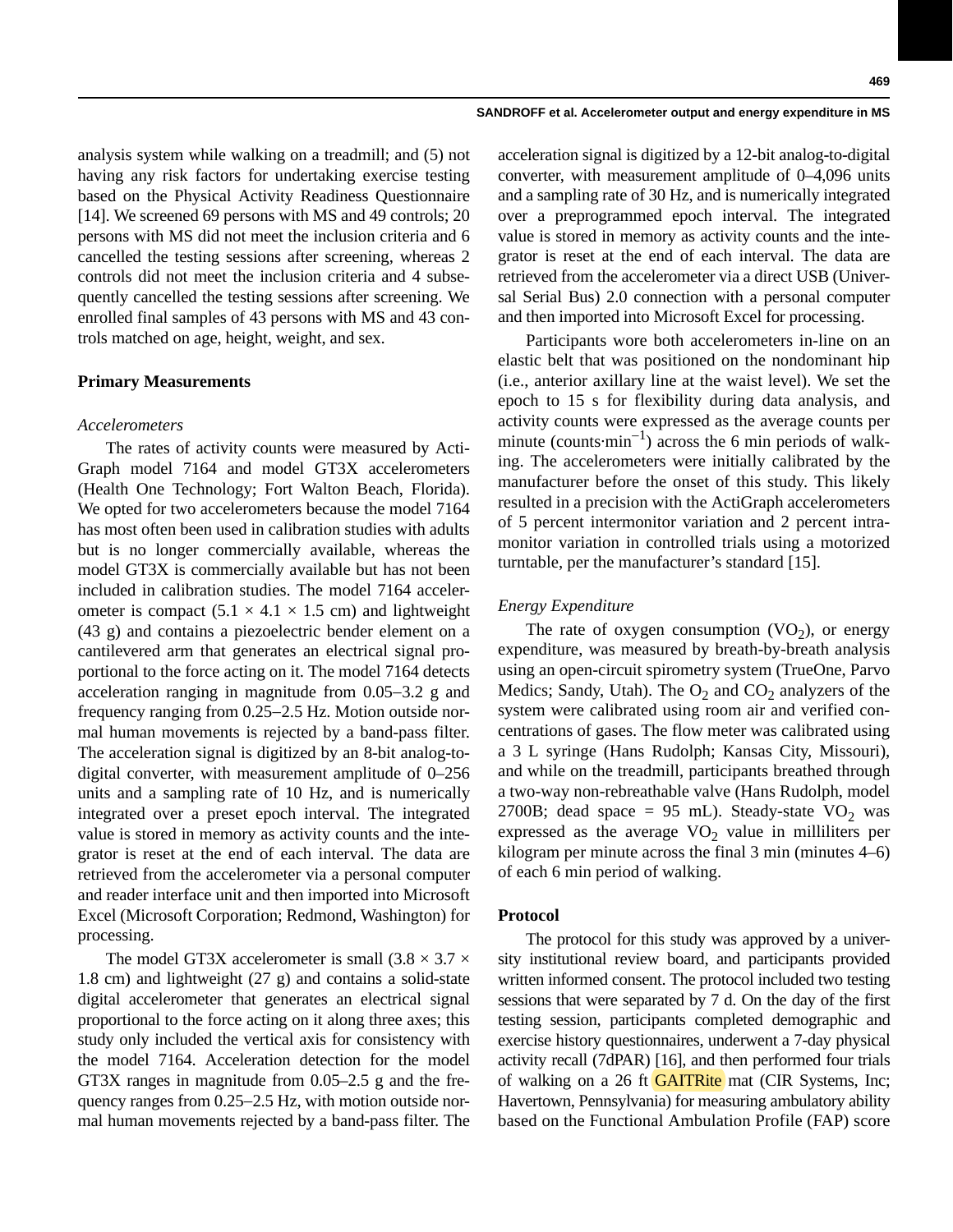[17]. Those with MS further completed the Patient-Determined Disease Steps (PDDS) scale [18] and 12- Item Multiple Sclerosis Walking Scale (MSWS-12) [19] for characterizing the sample. We then measured each participant's height and weight with clothes by using a scalestadiometer unit (Detecto model 3P7044; Webb City, Missouri) and engaged the participant in an accommodation trial on the treadmill. The accommodation trial involved having the participant wear the accelerometers and oxygen analysis system while walking on a treadmill for 5–10 min across a range of speeds. This allowed for both practice with treadmill walking and determination of the appropriate range of speeds for the second session.

The second testing session was performed 7 d later. Participants initially were instrumented for the walking protocol and then sat quietly for 5 min to allow generation of an estimate of resting energy expenditure. The participants then undertook up to five 6 min periods of walking on a motor-driven treadmill (Trackmaster model TMX425C, Full Vision, Inc; Newton, Kansas) with 6 min periods of seated rest between the periods of walking. The five possible walking speeds were 54, 67, 80, 94, and 107 m·min<sup>-1</sup> (i.e., slow through fast walking) and the actual speeds for the protocol among the persons with MS were determined from the accommodation trial. The order of speeds was further randomized for those with MS. The corresponding control participant completed the same speeds and in the same order as the MS participant. The treadmill speed was verified by measuring belt length and the time for 25 revolutions of the belt, and the treadmill grade (0%) was verified by a digital inclinometer (Beall Tilt Box, The Beall Tool Company; Newark, Ohio).

## **Data Processing and Analysis**

We entered the accelerometer and metabolic data per participant into Microsoft Excel. This allowed for computing the multiple correlation coefficient (*R),* squared multiple correlation coefficient  $(R^2)$ , intercept, slope, and cut-point for MVPA (i.e.,  $\geq$ 3 metabolic equivalents) based on a linear relationship between accelerometer activity counts and  $VO<sub>2</sub>$  per participant. Importantly, we checked and confirmed the veracity of the output from Excel with PASW Statistics 18 (SPSS Inc; Chicago, Illinois).

The data analysis itself was done in PASW Statistics 18. The accelerometer and metabolic data recorded across the five possible treadmill speeds and the  $R$ ,  $R^2$ , intercept, slope, and cut-point for MVPA for the two groups were analyzed with independent samples *t-*tests; the *t-*tests

were one-tailed because of the directional hypothesis. We conducted *t*-tests on accelerometer activity counts and  $VO<sub>2</sub>$  rather than a mixed model analysis of variance (ANOVA) given the unequal sample sizes across treadmill speeds (i.e., not all participants were capable of completing all five speeds); the ANOVA would have required complete data for all six points (i.e., seated rest and all five walking speeds), thereby restricting the sample size itself and possibly resulting in a unique sample of persons with highly intact walking capacity.

## **RESULTS**

## **Descriptive Statistics**

The sample consisted of 43 persons with a definite diagnosis of MS and 43 controls who were similar in age  $(t(84) = 0.31, p = 0.76)$ , sex  $(\chi^2 (1, n = 84) = 0.10, p =$ 0.75), height ( $t(84) = 0.13$ ,  $p = 0.89$ ), weight ( $t(84) = 0.06$ ,  $p = 0.95$ ), physical activity levels from the 7dPAR ( $t(84) =$ 0.16,  $p = 0.88$ ), exercise history ( $t(84) = 0.02$ ,  $p = 0.98$ ), and ambulatory ability based on FAP scores  $(t(84) = 1.45$ ,  $p = 0.15$ ). The descriptive characteristics are provided in **Table 1**. There were 39 persons with relapsing-remitting MS, 2 persons with secondary-progressive MS, and 2 persons with primary progressive MS. The mean  $\pm$  standard deviation (SD) duration of MS was  $10.8 \pm 7.7$  yr, and the median PDDS score was 1 (range 0–5), indicating minimal disability (i.e., some noticeable but minor symptoms from MS with minimal effect on one's lifestyle). The mean  $\pm$  SD MSWS-12 score was  $18.6 \pm 16.5$ , further indicating minimal ambulatory impairment in those with MS.

**Table 1.**

Descriptive characteristics of participants with multiple sclerosis (MS) and controls.

| <b>Variable</b>             | $MS (n = 43)$    | Control $(n = 43)$ |
|-----------------------------|------------------|--------------------|
| Age $(yr)$                  | $47.2 \pm 9.1$   | $46.5 \pm 10.0$    |
| Sex $(n/\%$ female)         | 38/88.4          | 38/88.4            |
| Height (cm)                 | $168.2 \pm 8.3$  | $168.5 \pm 8.9$    |
| Weight (kg)                 | $75.7 \pm 19.4$  | $75.4 \pm 16.2$    |
| Physical Activity (kcal/wk) | $244.9 \pm 26.8$ | $245.7 \pm 15.5$   |
| Exercise History (d/wk)     | $3.4 \pm 2.1$    | $3.4 \pm 1.9$      |
| <b>FAP</b>                  | $96.7 \pm 4.1$   | $95.1 \pm 5.8$     |

Note: Values are reported as mean ± standard deviation unless otherwise noted. FAP = Functional Ambulation Profile (from **GAITRite** electronic walkway).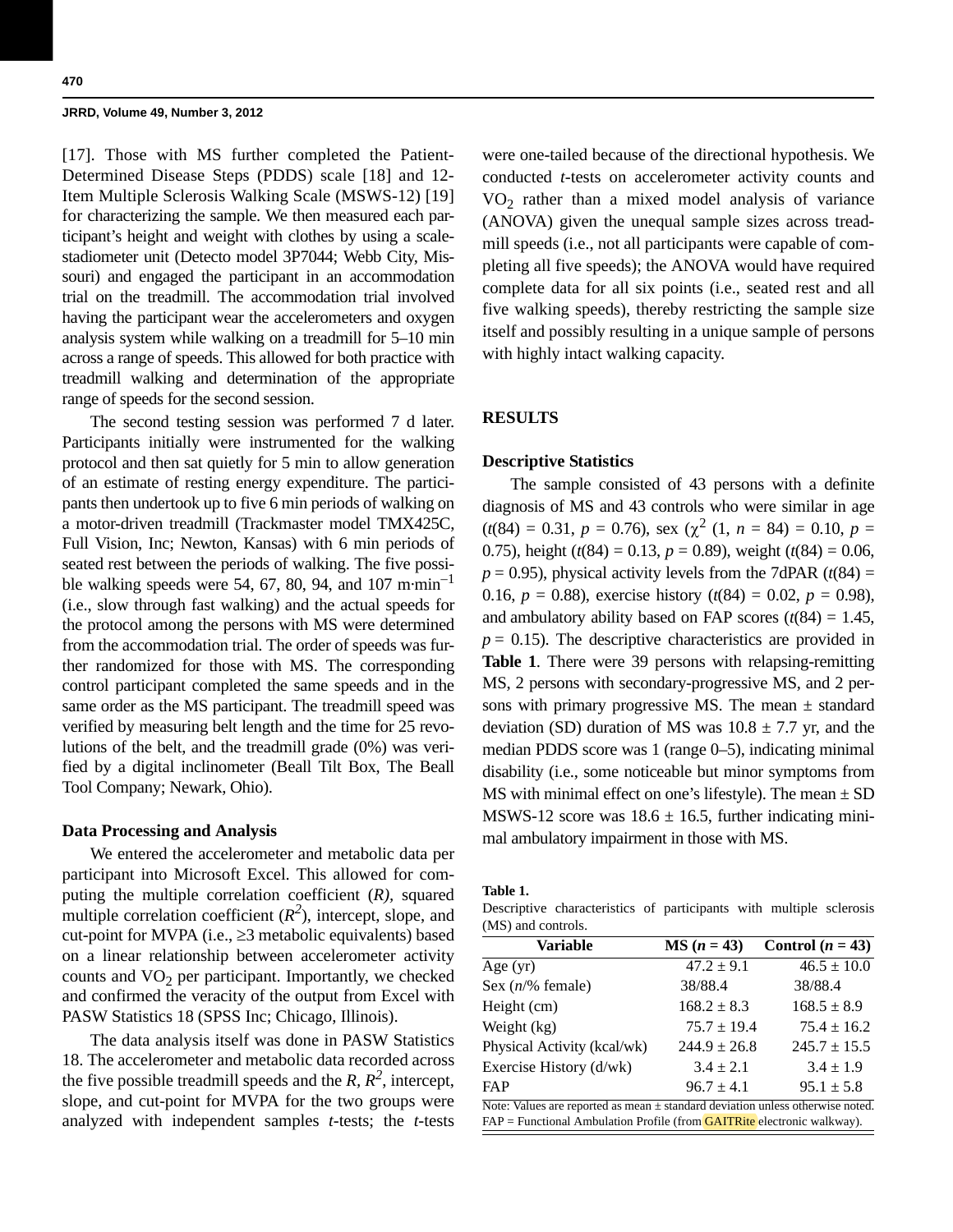## **Treadmill Protocol**

All 43 participants with MS completed the 5 min of resting energy expenditure and the 6 min periods of walking at speeds of 54 and 67 m $\cdot$ min<sup>-1</sup>. Only 35, 30, and 23 of the participants with MS completed the 6 min periods of walking at speeds of 80, 94, and 107 m $\cdot$ min<sup>-1</sup>, respectively.

## **Accelerometer Data**

#### *Model 7164*

The accelerometer data from ActiGraph model 7164 are provided in **Table 2**. No differences were found between groups in accelerometer activity counts per minute for the speeds of 54 m·min<sup>-1</sup> ( $t(84) = -0.23$ ,  $p =$ 0.41), 67 m·min<sup>-1</sup> ( $t(84) = 0.18$ ,  $p = 0.43$ ), 80 m·min<sup>-1</sup>  $(t(68) = 0.31, p = 0.38)$ , 94 m·min<sup>-1</sup>  $(t(58) = -0.21, p = 0.31)$ 0.42), and 107 m·min<sup>-1</sup> ( $t$ (44) = 0.55,  $p = 0.29$ ).

## *Model GT3X*

The accelerometer data from ActiGraph model GT3X are also provided in **Table 2**. Again, no differences were found between groups in accelerometer activity counts per minute for the speeds of 54 m·min<sup>-1</sup> ( $t(84) = 0.23, p = 1$ ) 0.41), 67 m·min<sup>-1</sup> ( $t(84) = 0.83$ ,  $p = 0.21$ ), 80 m·min<sup>-1</sup>  $(t(68) = 1.27, p = 0.10), 94 \text{ m} \cdot \text{min}^{-1}$   $(t(58) = 0.67, p = 0.10)$ 0.25), and 107 m·min<sup>-1</sup> ( $t$ (44) = 0.85,  $p$  = 0.10).

#### **Metabolic Data**

The metabolic data are provided in **Table 2**. No difference was found in resting metabolic rate between the two groups  $(t(84) = -0.24, p = 0.40)$ . The persons with MS had higher energy expenditure than controls for the speeds of 54 m·min<sup>-1</sup>  $(t(84) = -2.29, p = 0.01)$ ,

67 m·min<sup>-1</sup> ( $t(84) = -3.02$ ,  $p < 0.01$ ), 80 m·min<sup>-1</sup>  $(t(68) = -3.13, p < 0.01)$ , and 94 m·min<sup>-1</sup>  $(t(58) = -2.00,$  $p = 0.02$ ), but not 107 m·min<sup>-1</sup> ( $t$ (44) = -0.89,  $p = 0.19$ ).

## **Association Between Accelerometer and Metabolic Data**

#### *Model 7164*

A strong linear association existed between accelerometer activity counts and energy expenditure overall, with a mean  $\pm$  SD *R* value of 0.96  $\pm$  0.03 and *R*<sup>2</sup> value of  $0.91 \pm 0.05$ . The magnitude of the linear association did not differ between the samples of persons with MS and controls ( $t(84) = -1.07$ ,  $p = 0.14$ ), with mean  $\pm$  SD  $R^2$ values of  $0.91 \pm 0.05$  and  $0.90 \pm 0.10$ , respectively. The slope  $(t(84) = -1.99, p = 0.02)$ , but not intercept  $(t(84) =$  $-0.12$ ,  $p = 0.45$ ), of the linear relationship did differ between MS and controls, with a steeper mean  $\pm$  SD slope in MS of  $0.003891 \pm 0.00222$  than in controls of  $0.003136 \pm 0.00121$ .

#### *Model GT3X*

A strong linear association existed between accelerometer activity counts and energy expenditure overall, with a mean  $\pm$  SD *R* value of 0.93  $\pm$  0.04 and *R*<sup>2</sup> value of  $0.87 \pm 0.08$ . The magnitude of the linear association did not differ between the samples of persons with MS and controls ( $t(84) = -0.38$ ,  $p = 0.35$ ), with mean  $\pm$  SD  $R^2$ values of  $0.87 \pm 0.08$  and  $0.86 \pm 0.13$ , respectively. The slope  $(t(84) = -1.61, p = 0.05)$ , but not intercept  $(t(84) =$  $-0.84$ ,  $p = 0.20$ , of the linear relationship did differ between MS and controls; there was a steeper mean  $\pm$  SD slope in MS of  $0.003881 \pm 0.00213$  than in controls of  $0.003223 \pm 0.00157$ .

**Table 2.**

Metabolic data (rate of oxygen consumption [VO<sub>2</sub>]) and accelerometer data (ActiGraph models 7164 and GT3X, Health One Technology; Fort Walton Beach, Florida) for sitting and five speeds of treadmill walking in persons with multiple sclerosis (MS) and controls.

| Group                                                                                                                                                                                | Variable        | <b>Sitting</b> | Speed $(m \cdot min^{-1})$ |                 |                 |                   |                   |  |  |
|--------------------------------------------------------------------------------------------------------------------------------------------------------------------------------------|-----------------|----------------|----------------------------|-----------------|-----------------|-------------------|-------------------|--|--|
|                                                                                                                                                                                      |                 |                | 54                         | 67              | 80              | 94                | 107               |  |  |
| <b>MS</b>                                                                                                                                                                            | VO <sub>2</sub> | $3.7 \pm 0.6$  | $10.8 \pm 1.4$             | $12.3 \pm 1.7$  | $13.7 \pm 1.5$  | $15.7 \pm 1.3$    | $17.9 \pm 1.7$    |  |  |
|                                                                                                                                                                                      | 7164            | $0 \pm 0$      | $1,276 \pm 509$            | $1,971 \pm 708$ | $2,936 \pm 916$ | $4,060 \pm 1,440$ | $4,716 \pm 1,544$ |  |  |
|                                                                                                                                                                                      | GT3X            | $0 \pm 0$      | $1.085 \pm 600$            | $1.845 \pm 758$ | $2,833 \pm 893$ | $3,803 \pm 1,199$ | $4,501 \pm 226$   |  |  |
| Controls                                                                                                                                                                             | VO <sub>2</sub> | $3.7 \pm 0.6$  | $10.1 \pm 1.5$             | $11.3 \pm 1.5$  | $12.5 \pm 1.5$  | $14.8 \pm 2.0$    | $17.3 \pm 2.8$    |  |  |
|                                                                                                                                                                                      | 7164            | $0 \pm 0$      | $1,254 \pm 382$            | $1,995 \pm 526$ | $2,999 \pm 739$ | $3,993 \pm 1,010$ | $4,940 \pm 1,205$ |  |  |
|                                                                                                                                                                                      | GT3X            | $0\pm 0$       | $1.111 \pm 462$            | $1.969 \pm 624$ | $3,087 \pm 771$ | $3.994 \pm 988$   | $4,773 \pm 1,087$ |  |  |
| Note: Values are reported as mean $\pm$ standard deviation. VO <sub>2</sub> expressed as mL·kg <sup>-1</sup> ·min <sup>-1</sup> and accelerometer data as counts·min <sup>-1</sup> . |                 |                |                            |                 |                 |                   |                   |  |  |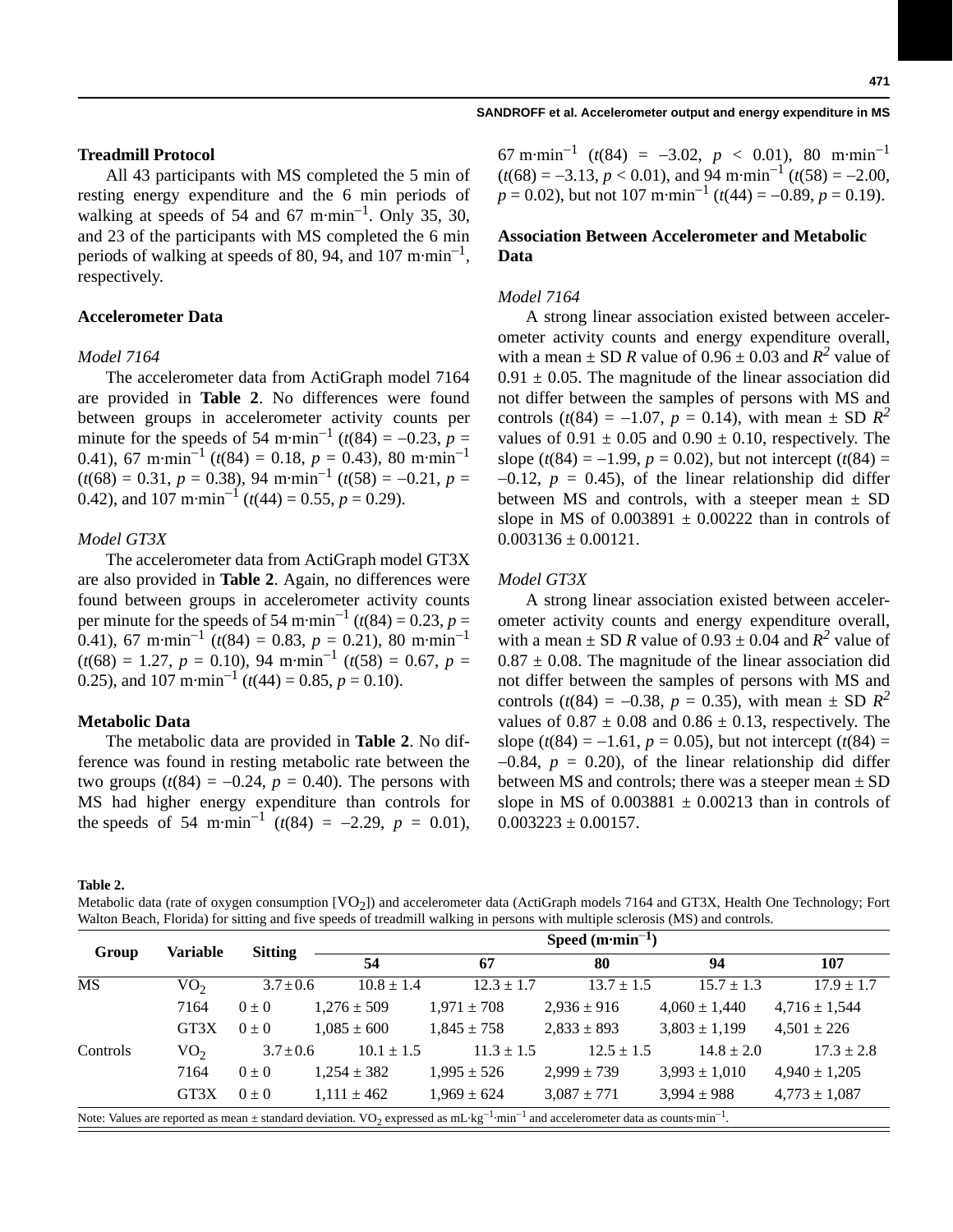## **Cut-Points for Moderate-to-Vigorous Physical Activity**

#### *Model 7164*

The difference in the slope of the association between energy expenditure and accelerometer activity counts between samples resulted in different cut-points for MVPA:  $1,723 \pm 732$  counts·min<sup>-1</sup> in MS and  $2,017 \pm 1$ 801 counts $\cdot$ min<sup>-1</sup> in controls.

## *Model GT3X*

Again, the difference in the slope of the association between energy expenditure and accelerometer activity counts between samples resulted in different cut-points for MVPA: 1,584  $\pm$  697 counts·min<sup>-1</sup> in MS and 1,950  $\pm$ 852 counts $\cdot$ min<sup>-1</sup> in controls.

## **DISCUSSION**

This study examined the association between rates of accelerometer output and energy expenditure during the dynamic activity of walking in persons with MS and controls. Such an examination was necessary for testing the assumption of a strong linear association between rates of activity counts and energy expenditure in MS and, in turn, deriving cut-points for quantifying time spent in MVPA as part of the output for interpreting free-living accelerometry. The primary novel results were that (1) energy expenditure, but not activity counts, differed between persons with MS and controls walking at speeds between 54 and 94 m·min<sup>-1</sup>; (2) a linear association existed between activity counts and energy expenditure in the overall sample and persons with and without MS, but the association was steeper in MS than controls; and (3) the cut-point for MVPA was lower in persons with MS than controls. This indicates that accelerometer output reflects energy expenditure during bodily movements such as walking and is consistent with the standard definition of physical activity (i.e., bodily movement from the contraction of skeletal muscles resulting in increased energy expenditure) [5]. Collectively, the results support the application of accelerometers along with cut-points for quantifying time spent in overall physical activity and MVPA among persons with MS. This is important for future research that will more precisely characterize the amount of physical activity and MVPA necessary for consequences such as symptom management, quality of life, and disease progression in MS. Such data will ultimately allow for better prescription and monitoring of physical activity within home- and clinic-based programs for maximizing the associated consequences in persons with MS.

One of the most important contributions of this research was the provision of cut-points for quantifying time spent in MVPA based on the rates of accelerometer activity counts per minute among persons with MS. Indeed, we identified cut-points for the model 7164 and GT3X accelerometers of 1,723 and 1,584 counts $\cdot$ min<sup>-1</sup>, respectively, in the sample with MS. Those cut-points were lower than the values for controls of 2,017 and 1,950 counts $\cdot$ min<sup>-1</sup> for the model 7164 and GT3X accelerometers, respectively. The difference in cut-points between samples was based on (1) the difference in energy expenditure, but not accelerometer output, between samples and (2) the steeper slope of the association between energy expenditure and accelerometer output in MS versus controls. Importantly, the MVPA cut-points for the model 7164 and GT3X accelerometers of 2,017 and 1,950 counts $\cdot$ min<sup>-1</sup>, respectively, in the controls were remarkably similar to the value of  $1,951$  counts $\text{min}^{-1}$ reported in the seminal research on calibration of accelerometers in nondisabled adults [4]. This is important because it provides evidence of consistency in both the methods and outcomes of our research with that of previous seminal research for providing MVPA cut-points for accelerometer data in controls and further exemplifies the observation that the cut-points for persons with MS are less than that of nondisabled controls, regardless of the model of accelerometer. This should be taken into consideration for subsequent research comparing physical activity between MS and controls, because the difference in MVPA cut-points might better reflect actual difference in physical activity between populations.

Across four of the five treadmill speeds, energy expenditure differed such that those with MS had a higher energetic cost of walking than controls. This was particularly prevalent with the slow-to-moderate walking speeds of 54, 67, and 80 m·min<sup>-1</sup>; those speeds were undertaken by more than 80 percent of the persons with MS and controls. Energy expenditure differed less with the speed of 94 m $\cdot$ min<sup>-1</sup> and was no different with the speed of  $107$  m·min<sup>-1</sup>; those speeds were undertaken by fewer of the participants with MS and controls. There are several points of consideration for such results. We observed a difference in energy expenditure between MS and controls, despite the similarity of the samples on height, weight, physical activity, exercise history and, particularly, gait. This is interesting, because physical activity and exercise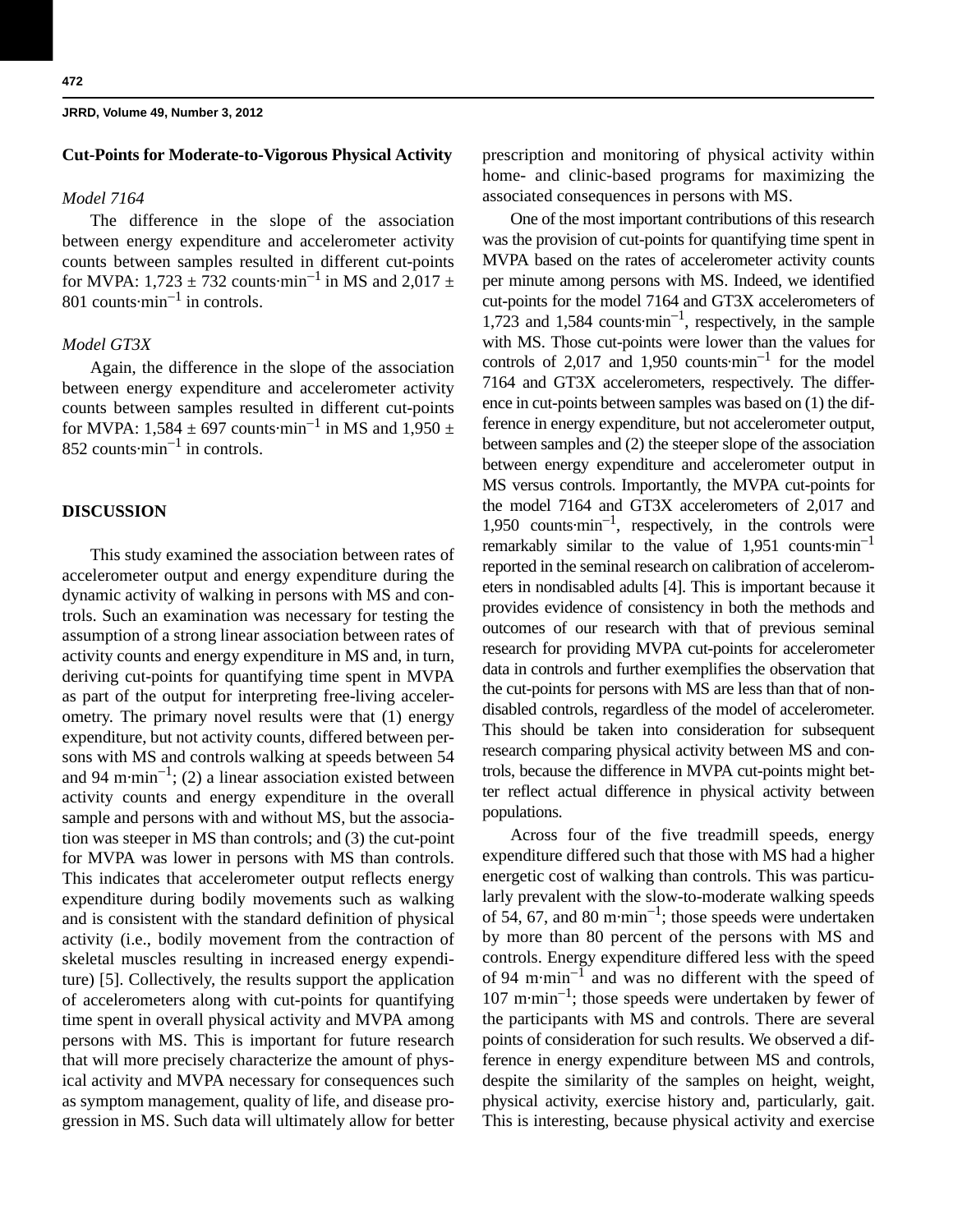history as well as spatial and temporal parameters of gait are putative factors that influence the energetic cost of walking. Perhaps the difference in energetic cost of walking reflects more subtle consequences of MS that are not captured by other measures, particularly gait assessments of the spatial and temporal parameters of walking. The second observation is that many people with MS might not be capable of undertaking fast walking speeds on a treadmill, and perhaps, a slower speed might still reflect the disease-specific burden of MS for the energetic cost of walking. Indeed, a post-hoc analysis indicated that MSWS-12 scores were significantly correlated with the energetic cost of walking on a treadmill at the slowest walking speed of 54 m·min<sup>-1</sup> ( $r = 0.39$ ,  $p = 0.01$ ). We believe that the energetic cost of slow walking may have merit as an outcome for capturing subtle changes in walking efficiency over time in MS.

A body of research has examined the validity and reliability of accelerometers in persons with MS, but seldom has the research included both persons with MS and controls. For example, researchers have reported that activity counts over a 7 d period from an accelerometer correlate with other measures of physical activity, namely self-report surveys, interview recalls, and motion sensors such as pedometers, in samples of persons with MS [20– 23]. Those studies generally have not examined the strength of the associations in persons with MS and controls for comparison of generalizability or specificity between populations. We further note that those studies have not tested one of the most important assumptions underlying application of an accelerometer: that the output itself reflects energy expenditure associated with bodily movement accumulated through physical activity. To that end, this study significantly advances the field by demonstrating a strong association between the rates of accelerometer activity counts and energy expenditure in both persons with MS and controls. By extension, this study further provides cut-points for directly quantifying time spent in MVPA for persons with MS that can be compared with nondisabled populations and included for further characterizing the association between physical activity and outcomes in persons with MS.

The study has several strengths, including the sample size and inclusion of controls and two models of accelerometers, but some important limitations should be considered when interpreting the results of this research. One limitation is that the sample mostly consisted of women with relapsing-remitting MS who had a short disease dura-

tion and minimal disability. This was necessary given the constraints of the methodology, but limits the application of our results more broadly among those with progressive and advanced MS. We further measured accelerometer activity counts and energy expenditure while participants walked on a treadmill, so our results might not reflect overground walking and might be biased by degree of comfort with treadmill walking. We note that previous research has reported similar oxygen cost of overground and treadmill walking in MS [24], and we purposefully included an accommodation trial for providing practice with treadmill walking such that the novelty did not unduly influence our results. Another limitation is that we analyzed the data with independent samples *t-*tests, as opposed to a mixed model ANOVA. We performed *t-*tests rather than a mixed-model ANOVA because data were missing with increases in treadmill speed (i.e., some participants were unable to walk at faster speeds) and the ANOVA would have required complete data across all walking speeds. The limitation of our approach is the increased likelihood of a type-II error, but the problem with the ANOVA would be an increased likelihood of a type-I error based on a limited sample size.

## **CONCLUSIONS**

The primary novel results were that (1) energy expenditure, but not accelerometer activity counts, differed between persons with MS and controls walking at speeds between 54 and 94 m·min<sup>-1</sup>; (2) a strong linear association existed between activity counts and energy expenditure in the overall sample and in persons with and without MS, but the association was steeper in MS than controls; and (3) the cut-point for MVPA from both models of accelerometer was lower in persons with MS than controls. This indicates that accelerometer output reflects energy expenditure during bodily movements such as walking and is consistent with the standard definition of physical activity [5]. Collectively, the results support the application of accelerometers along with cut-points for quantifying overall physical activity and time spent in MVPA, respectively, among persons with MS. This is essential for better characterizing the amounts of overall physical activity and MVPA that are necessary for maximizing consequences such as symptom management, quality of life, and disease progression in MS. Such data will allow for better prescription and monitoring of physical activity within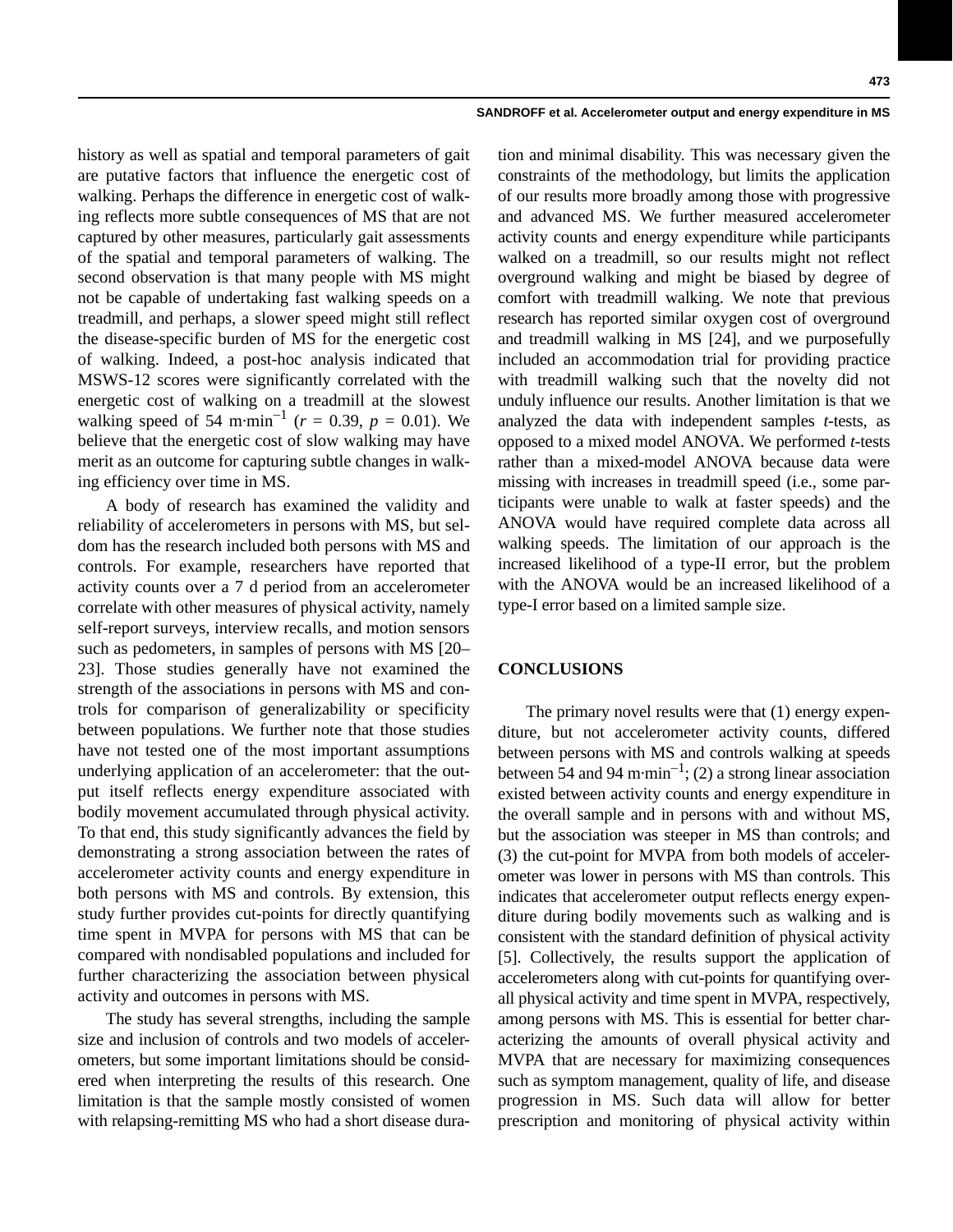home- and clinic-based programs for maximizing consequences in persons with MS.

## **ACKNOWLEDGMENTS**

#### **Author Contributions:**

*Study concept and design:* B. M. Sandroff, R. W. Motl. *Acquisition of data:* B. M. Sandroff, R. W. Motl, Y. Suh. *Analysis and interpretation of data:* B. M. Sandroff, R. W. Motl. *Drafting of manuscript:* B. M. Sandroff, R. W. Motl.

*Critical revision of manuscript for important intellectual content:* B. M. Sandroff, R. W. Motl, Y. Suh.

*Obtained funding:* R. W. Motl.

**Financial Disclosures:** The authors have declared that no competing interests exist.

**Funding/Support:** This material was based on work supported by the Foundation of the Consortium of Multiple Sclerosis Centers.

**Additional Contributions:** We thank Swathi Balantrapu, Jenna Lungaro, Katie Stover, Anna Hoban, Jason Silberman, and Jennifer Medler for their assistance in data acquisition. Dr. Motl is also a consultant for Biogen IDEC and Acorda Therapeutics.

**Institutional Review:** This study was approved by the University of Illinois at Urbana-Champaign Institutional Review Board. During the study visit, written informed consent was obtained from each participant. **Participant Follow-Up:** The authors plan to inform participants of the publication of this study.

## **REFERENCES**

 1. Heesen C, Romberg A, Gold S, Schulz KH. Physical exercise in multiple sclerosis: Supportive care or a putative disease-modifying treatment. Expert Rev Neurother. 2006; 6(3):347–55. [\[PMID:16533139\]](http://www.ncbi.nlm.nih.gov/entrez/query.fcgi?cmd=Retrieve&db=PubMed&list_uids=16533139&dopt=Abstract)

<http://dx.doi.org/10.1586/14737175.6.3.347>

- 2. Motl RW, Gosney JL. Effect of exercise training on quality of life in multiple sclerosis: A meta-analysis. Mult Scler. 2008; 14(1):129–35. [\[PMID:17881388\]](http://www.ncbi.nlm.nih.gov/entrez/query.fcgi?cmd=Retrieve&db=PubMed&list_uids=17881388&dopt=Abstract) <http://dx.doi.org/10.1177/1352458507080464>
- 3. Snook EM, Motl RW. Effect of exercise training on walking mobility in multiple sclerosis: A meta-analysis. Neurorehabil Neural Repair. 2009;23(2):108–16. [\[PMID:18948413\]](http://www.ncbi.nlm.nih.gov/entrez/query.fcgi?cmd=Retrieve&db=PubMed&list_uids=18948413&dopt=Abstract) <http://dx.doi.org/10.1177/1545968308320641>
- 4. Freedson PS, Melanson E, Sirard J. Calibration of the Computer Science and Applications, Inc. accelerometer. Med Sci Sports Exerc. 1998;30(5):777–81. [\[PMID:9588623\]](http://www.ncbi.nlm.nih.gov/entrez/query.fcgi?cmd=Retrieve&db=PubMed&list_uids=9588623&dopt=Abstract) <http://dx.doi.org/10.1097/00005768-199805000-00021>
- 5. Bouchard C, Blair SN, Haskell WL. Why study physical activity and health? In: Bouchard C, Blair Sn, Haskell WL, editors. Physical activity and health. Champaign, IL: Human Kinetics; 2007. p. 3–20.

6. Montoye HJ, Washburn R, Servais S, Ertl A, Webster JG, Nagle FJ. Estimation of energy expenditure by a portable accelerometer. Med Sci Sports Exerc. 1983;15(5):403–7. [\[PMID:6645869\]](http://www.ncbi.nlm.nih.gov/entrez/query.fcgi?cmd=Retrieve&db=PubMed&list_uids=6645869&dopt=Abstract)

<http://dx.doi.org/10.1249/00005768-198315050-00010>

- 7. Servais SB, Webster JG, Montoye HJ. Estimating human energy expenditure using an accelerometer device. J Clin Eng. 1984;9(2):159–70.
- 8. Leenders NY, Nelson TE, Sherman WM. Ability of different physical activity monitors to detect movement during treadmill walking. Int J Sports Med. 2003;24(1):43–50. [\[PMID:12582951\]](http://www.ncbi.nlm.nih.gov/entrez/query.fcgi?cmd=Retrieve&db=PubMed&list_uids=12582951&dopt=Abstract) <http://dx.doi.org/10.1055/s-2003-37196>
- 9. Mathews CE. Calibration of accelerometer output for adults. Med Sci Sports Exerc. 2005;11:S512–22. <http://dx.doi.org/10.1249/01.mss.0000185659.11982.3d>
- 10. Olgiati R, Jacquet J, Di Prampero PE. Energy cost of walking and exertional dyspnea in multiple sclerosis. Am Rev Respir Dis. 1986;134(5):1005–10. [\[PMID:3777662\]](http://www.ncbi.nlm.nih.gov/entrez/query.fcgi?cmd=Retrieve&db=PubMed&list_uids=3777662&dopt=Abstract)
- 11. Franceschini M, Rampello A, Bovolenta F, Aiello M, Tzani P, Chetta A. Cost of walking, exertional dyspnoea and fatigue in individuals with multiple sclerosis not requiring assistive devices. J Rehabil Med. 2010;42(8):719–23. [\[PMID:20809053\]](http://www.ncbi.nlm.nih.gov/entrez/query.fcgi?cmd=Retrieve&db=PubMed&list_uids=20809053&dopt=Abstract) <http://dx.doi.org/10.2340/16501977-0600>

12. Motl RW, Snook EM, Agiovlasitis S. Does an accelerometer accurately measure steps taken under controlled conditions in adults with mild multiple sclerosis? Disabil Health J. 2011;4(1):52–57. [\[PMID:21168808\]](http://www.ncbi.nlm.nih.gov/entrez/query.fcgi?cmd=Retrieve&db=PubMed&list_uids=21168808&dopt=Abstract) <http://dx.doi.org/10.1016/j.dhjo.2010.02.003>

- 13. Weikert M, Dlugonski D, Balantrapu S, Motl RW. Most common types of physical activity self-selected by people with multiple sclerosis. Int J MS Care. 2011;13(1):16–20.
- 14. Thomas S, Reading J, Shephard RJ. Revision of the Physical Activity Readiness Questionnaire (PAR-Q). Can J Sport Sci. 1992;17(4):338–45. [\[PMID:1330274\]](http://www.ncbi.nlm.nih.gov/entrez/query.fcgi?cmd=Retrieve&db=PubMed&list_uids=1330274&dopt=Abstract)
- 15. Metcalf BS, Curnow JS, Evans C, Voss LD, Wilkin TJ. Technical reliability of the CSA activity monitor: The EarlyBird Study. Med Sci Sports Exerc. 2002;34(9):1533–37. [\[PMID:12218751\]](http://www.ncbi.nlm.nih.gov/entrez/query.fcgi?cmd=Retrieve&db=PubMed&list_uids=12218751&dopt=Abstract)

<http://dx.doi.org/10.1097/00005768-200209000-00022>

- 16. Sallis JF, Haskell WL, Wood PD, Fortmann SP, Rogers T, Blair SN, Paffenbarger RS Jr. Physical activity assessment methodology in the Five-City Project. Am J Epidemiol. 1985;121(1):91–106. [\[PMID:3964995\]](http://www.ncbi.nlm.nih.gov/entrez/query.fcgi?cmd=Retrieve&db=PubMed&list_uids=3964995&dopt=Abstract)
- 17. Givon U, Zeilig G, Achiron A. Gait analysis in multiple sclerosis: Characterization of temporal-spatial parameters using **GAITRite** functional ambulation system. Gait Posture. 2009; 29(1):138–42. [\[PMID:18951800\]](http://www.ncbi.nlm.nih.gov/entrez/query.fcgi?cmd=Retrieve&db=PubMed&list_uids=18951800&dopt=Abstract) <http://dx.doi.org/10.1016/j.gaitpost.2008.07.011>
- 18. Hadjimichael O, Kerns RD, Rizzo MA, Cutter G, Vollmer T. Persistent pain and uncomfortable sensations in persons